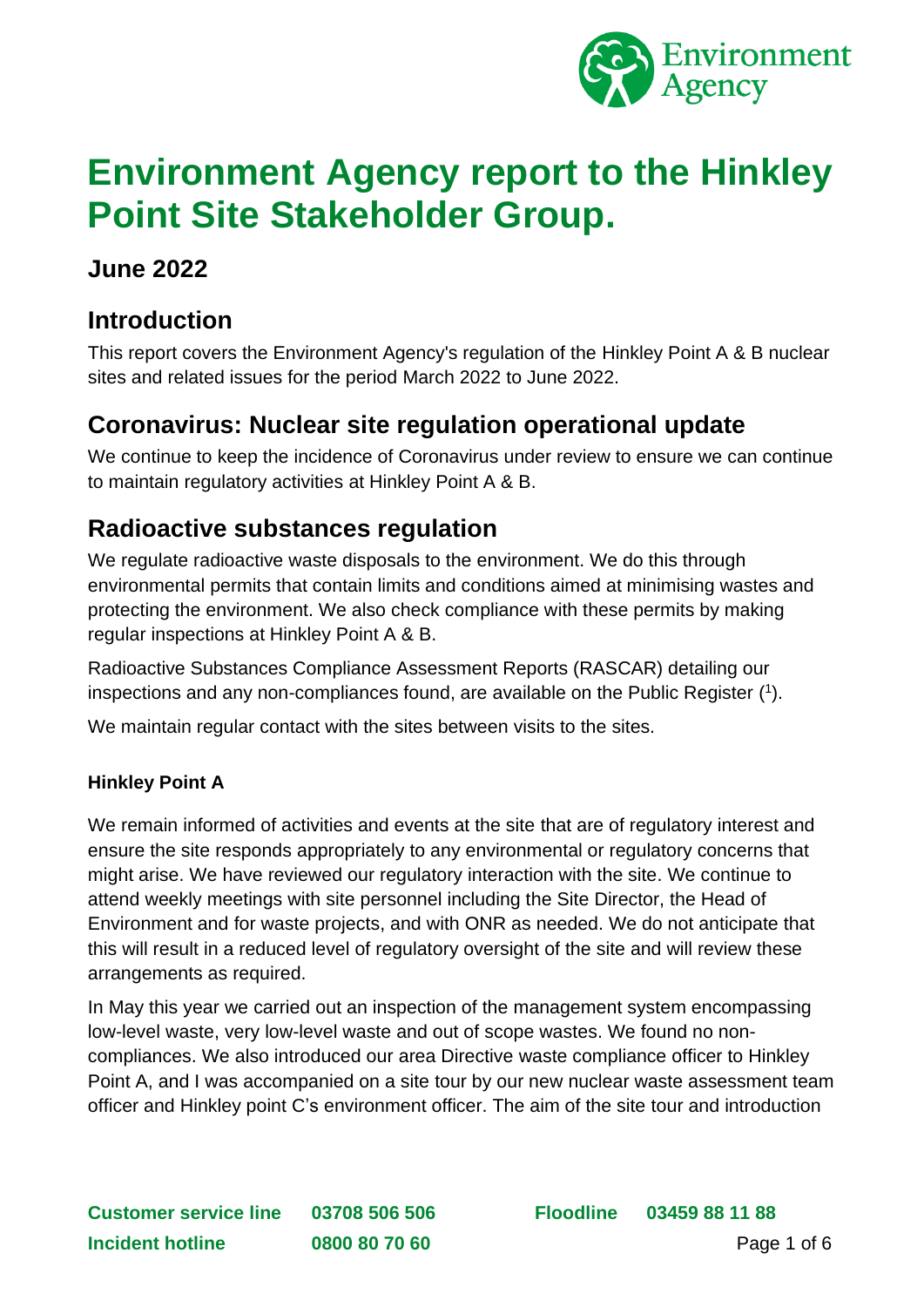

of the area teams is to ensure a more integrated approach to waste management at Hinkley point A.

We have also been advised that meetings have been held between Hinkley Point A and Hinkley Point B to begin to understand potential synergies between the decommissioning and waste management programmes of both sites pending handover to Magnox of the HPB site following de-fuelling.

We have been consulted regarding a planning application for additional concrete batching plant at the facility. Whilst we have yet to respond to the Local Planning Authority, we recognise that this concrete batching facility is required to package waste in accordance their best available technique (BAT) case. We are intending to respond on this basis to the planning application.

We have been notified of further bowing of the upper gabion sea wall defences at Hinkley Point A. Hinkley Point A are planning to undertake works to temporarily relieve pressure on the upper gabion wall system and additional works are required to ensure that coastal erosion in the north-west side of the site adjacent to Hinkley point C does not take place. Hinkley Point A have consulted the Environment Agency to enquire if these works require a flood risk activity permit as the works are adjacent to a conservation area which includes the foreshore beyond the site. We have advised that the works are excluded from the regulations and that Hinkley can apply this exclusion.

#### **Hinkley Point B**

We continue to hold routine meetings with the Environmental Safety Group (ESG), station management and Independent Nuclear Assurance (INA), in addition to relevant external bodies such as the Office for Nuclear Regulation (ONR). These routine interactions allow us to remain informed of any relevant activities and events at the site of regulatory interest, which is particularly important with the End of Generation (EoG) approaching in July 2022.

On the 30<sup>th</sup> of March we attended the Annual Review of Environment, with managers from the Nuclear Regulation Group (NRG) and the Wessex area team. The meeting included a tour of the station, looking at issues relevant for the upcoming defueling. The meeting provided a good summary of the environmental performance of the station over the last year and looked forward to potential issues with permit compliance at the EoG. We were reassured by measures that the station has put in place to prevent a re-occurrence of the transformer fire event, which resulted in oil being discharged to the beach.

In the previous stakeholder report we mentioned the two inspections (Discharges and Asset Management) undertaken at the end of January, but for which the full conclusions were not available. We can now report that for both inspections no non-compliances were identified. The main focus of these inspections was to review arrangements for when the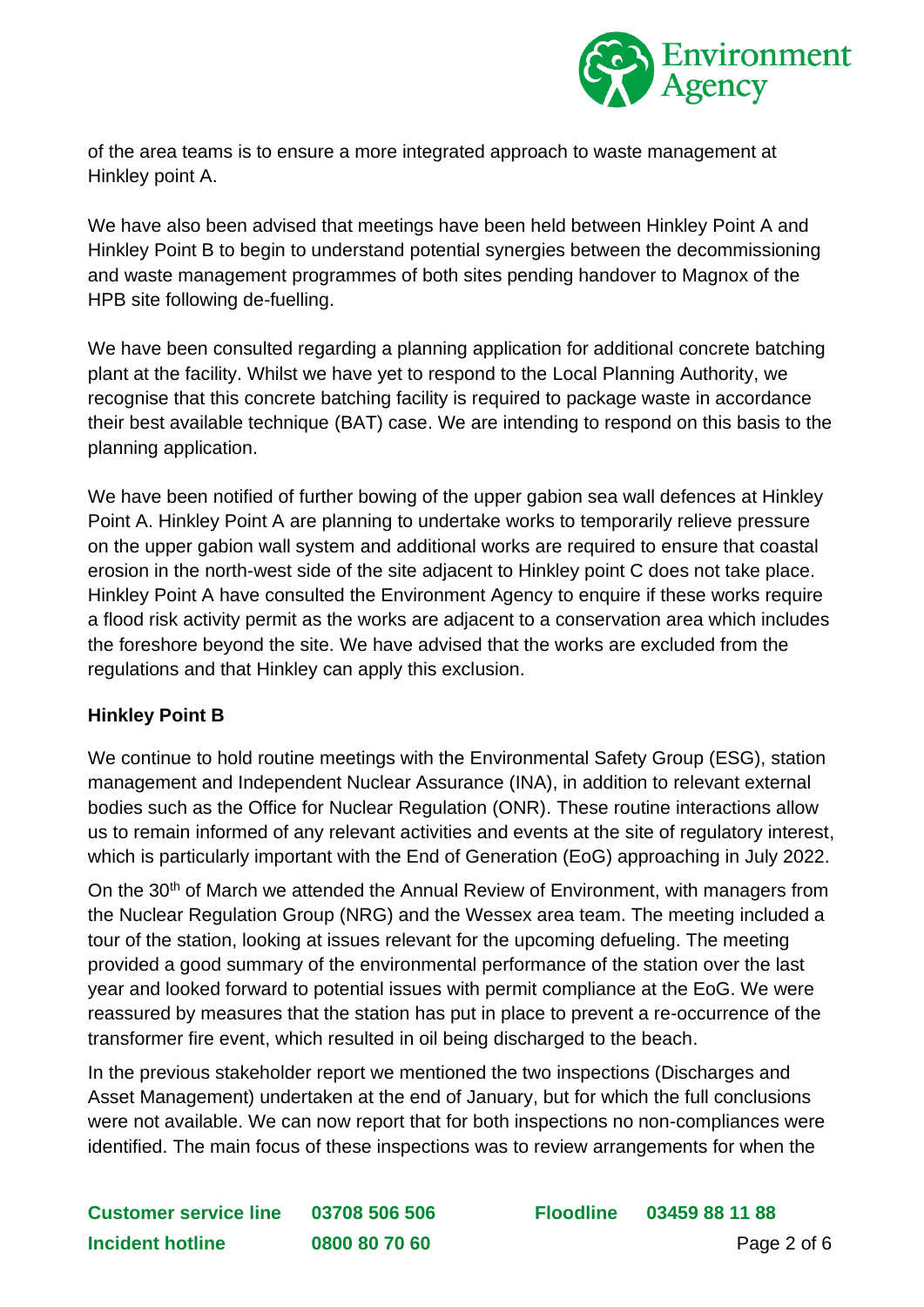

station enters its defueling period including what will happen to discharges at the EoG and preparations for asset care over the lifetime of the station.

The majority of radioactive discharges are anticipated to significantly decrease when the reactor is shutdown; however, there is expected to be some increased aqueous discharges associated with the fuel storage pond, due to the increased movements of fuel as the station begins the process of defueling.

We were also reassured that HPB is liaising with the Nuclear Decommissioning Authority (NDA) regarding the care of long-term assets, as they will become the eventual owners of the site once it enters decommissioning. Whilst we found no non-compliances there were several actions and recommendations to promote continuous improvement and ensure that the station is prepared for the significant change to their life cycle.

On the 12<sup>th</sup> of April we conducted a joint inspection with the Office for Nuclear Regulation (ONR) to review the Control of Major Accident Hazards (COMAH) regime at the station. This regime is focused on the safe storage of certain bulk chemicals, including oil to prevent a major accident like the Buncefield disaster.

As part of the inspection, we conducted a site tour looking at the main areas of chemical, oil and gas storage. We reviewed the management arrangements for the COMAH regime, again with a focus on defueling and whether any chemicals can be removed when the reactor is shut down and reviewed the processes for redundant tanks and plant.

No formal actions were raised as part of the inspection, but a number of requests and recommendations were made to aid further improvements, including investigating and remedial works on a bund wall penetration, removal of diesel tanks no longer required and dates and plans for refurbishment or remedial works to address observed corrosion. We were pleased there had been several improvements made since our last inspection the previous year, including the COMAH working group being re-instated, which should help the station to manage and prioritise COMAH issues more effectively in future.

Our next planned inspection is with the ONR again in August to look at defueling once the reactors have shut down.

Finally, we determined and re-issued the HPB Radioactive Substances permit at the end of February. The changes made include.

- *The gaseous minor discharge limit has been increased from 2% to 4% following a BAT assessment produced for a reheater leak on reactor 4. Please note the annual permit limits are not affected.*
- *Added the option for a Very Low-Level Waste (VLLW) disposal route, which will allow the station more routine options to dispose of this waste as they enter their defueling/ decommissioning phase.*

### **Events and enforcement**

**Customer service line 03708 506 506 Floodline 03459 88 11 88 Incident hotline 0800 80 70 60** Page 3 of 6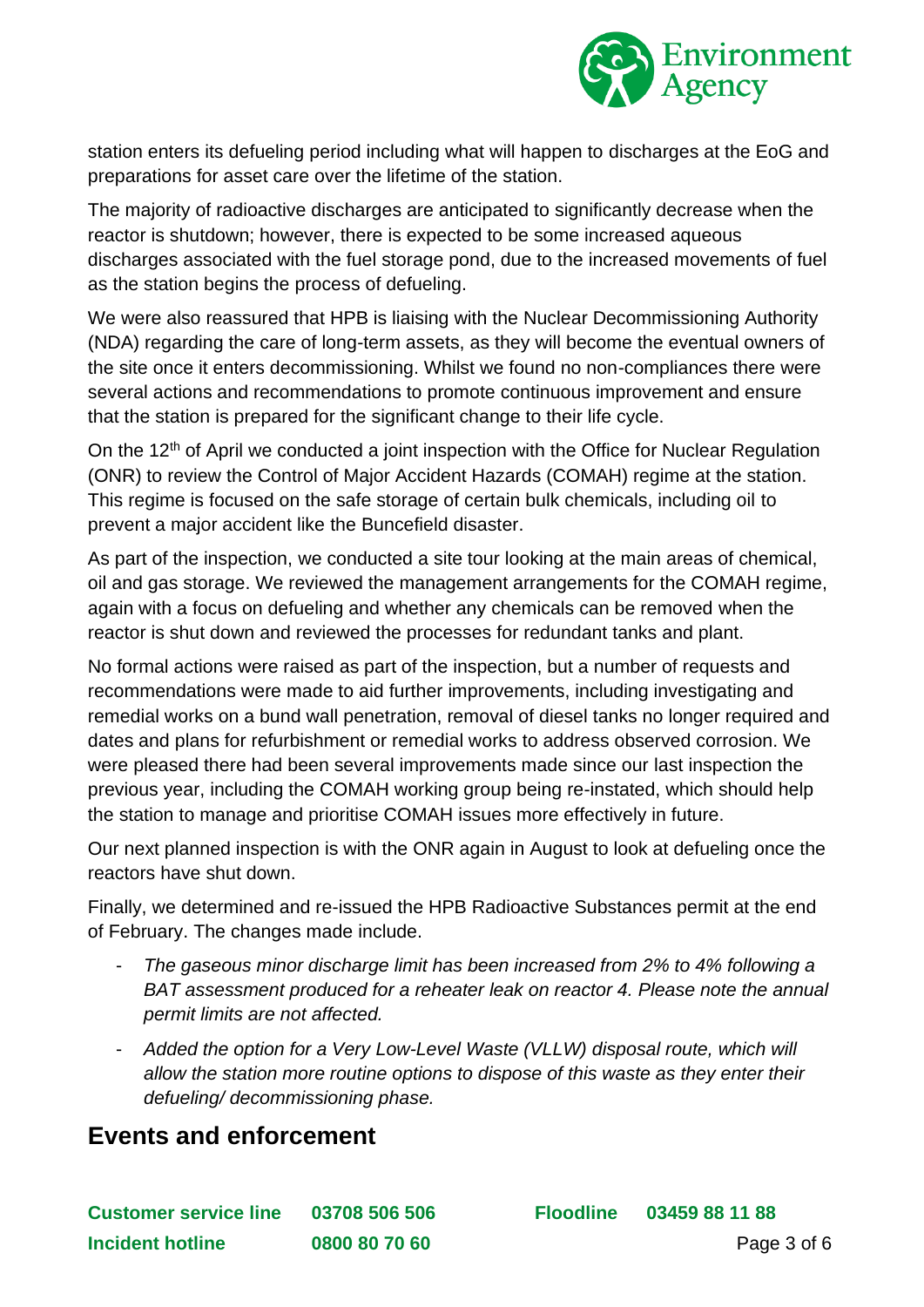

#### **Hinkley point A**

As part of the inspection in May we reviewed changes to the management system arrangements and inspection processes put in place by Magnox in response to our letter following the notification of leaking drums within the non-combustible active waste store. We are satisfied that the changes made to the management system arrangements seek to ensure packaging arrangements take account of non-radioactive waste properties and that arrangements for the inspection of drums in the non-combustible waste store result in early identification of problems.

Between 2019 and 2021 Hinkley point A advised us of a number of events relating to errors made in both the external laboratory and the laboratory Hinkley point A. We have not yet received Magnox's audit report and will progress our enforcement response on the basis of information available. We will take account of similar events that have occurred on other Magnox sites as a result of the external laboratory, in determining our enforcement response. We are satisfied that Hinkley point A have addressed the immediate concerns raised in their investigation reports and actions put in place to mitigate a reoccurrence. We will assess these changes in an inspection in July 2022 will share our findings with the SSG in our next report.

#### **Hinkley Point B**

#### **Pond Water Loss**

In January we were informed by the station that during a routine sample of the pond water, a valve was inadvertently left open, which resulted in a loss of  $3m<sup>3</sup>$  of pond water to the Active Effluent Treatment Plant (AETP). This resulted in increased radioactivity in the aqueous discharge to the Environment.

Since the last Stakeholder report we completed our compliance assessment on the pond water loss and recorded two non-compliances against the station's radioactive substances environmental permit.

These were for not following the station management system procedures (condition 1.1.1) and for not using the Best Available Techniques (BAT) to minimise the radioactivity of discharges to the environment (condition 2.3.2 (a)). All were classified at our lowest level Compliance Classification Score (CCS) of 4, which means that the harm to the environment was negligible on this occasion.

The station undertook an investigation and recommended several human factors interventions. In addition, we also placed some actions on the station which included investigating fitting engineered control measures to prevent or warn of a valve being left open, with water flowing into the fuel storage pond and a review of the station action levels, following changes that may occur due to defueling. The station has acted promptly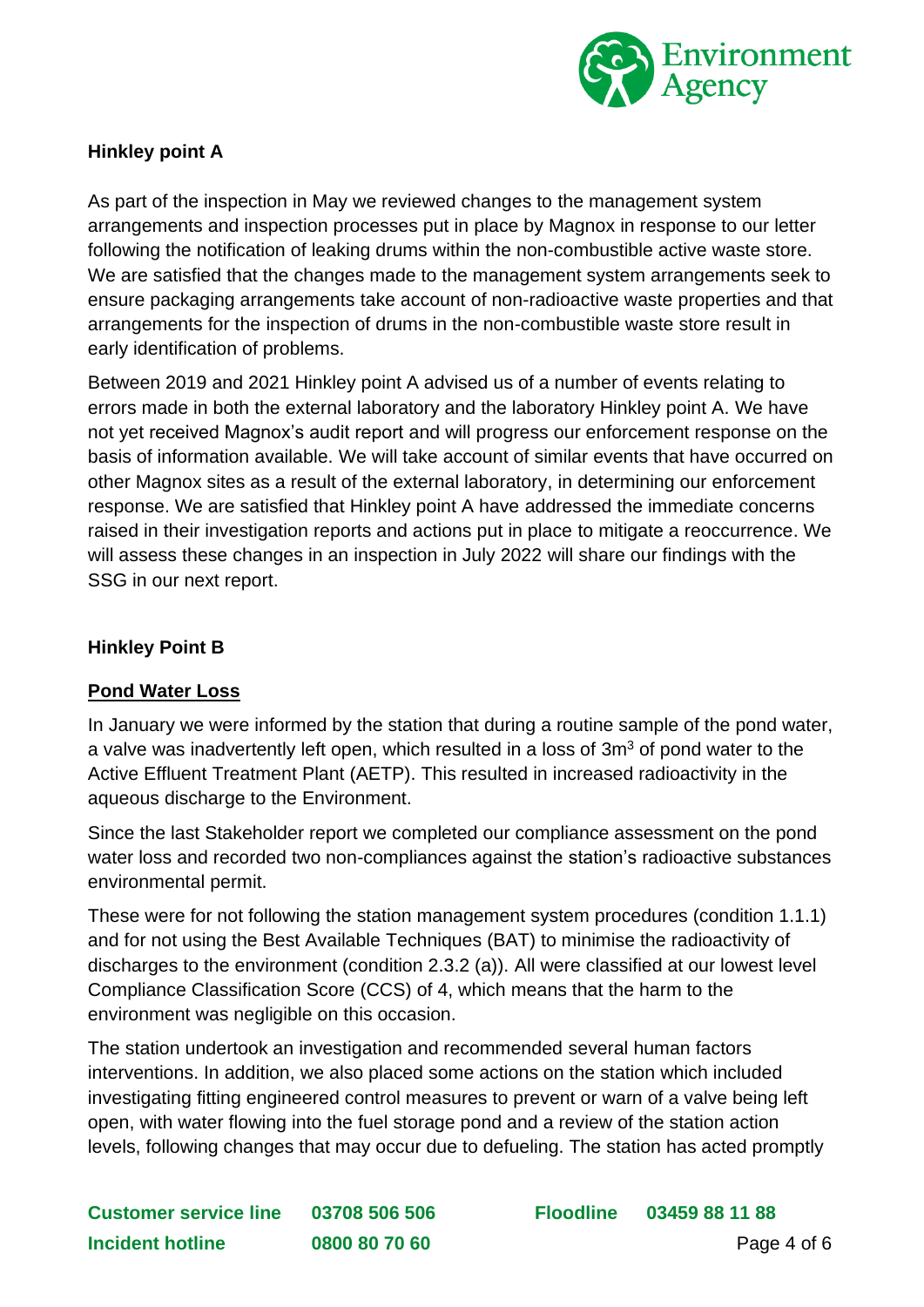

with regards to our actions and are already preparing to fit some 'spring-back' valve mechanisms on key valves in the Active Effluent Treatment Plant (AETP) to prevent them being left open in future.

### **Discharge reports**

The operators at Hinkley Point A and B are required to report liquid and gaseous discharges to the environment to us on a regular basis. We assess these to check compliance with the site permits. The site discharge reports and our assessments are placed on the public register.

#### **Hinkley Point A**

The liquid and gaseous discharges from Hinkley Point A were below any notification levels and within permitted limits.

#### **Hinkley Point B**

The liquid and gaseous discharges from Hinkley Point B were below any notification levels and within permitted limits.

### **Environmental impact**

Nuclear sites are required to carry out a rigorous environmental monitoring programme (EMP) that requires the operator to monitor and assess the impact of their discharges on the environment.

Additionally, the Environment Agencies and Food Standards Agency carry out independent environmental monitoring around nuclear sites. The results of this work are published in our annual Radioactivity in Food and the Environment (RIFE) report (2). We will continue to follow Government guidelines with Safe Systems of Work in place, with the with regards to our monitoring of the environment and foodstuffs. The 2020 Rife report has now been published here: [Radioactivity in Food and the Environment, 2020](https://assets.publishing.service.gov.uk/government/uploads/system/uploads/attachment_data/file/1030466/Radioactivity-in-food-and-the-environment-2020.pdf) [\(publishing.service.gov.uk\)](https://assets.publishing.service.gov.uk/government/uploads/system/uploads/attachment_data/file/1030466/Radioactivity-in-food-and-the-environment-2020.pdf) and the 2021 report is in preparation.

We are currently reviewing a Best Available Techniques (BAT) assessment for the HPB's Environmental Monitoring Program (EMP). This was an action we placed on the station in their Site Environment Review (SER) to review the EMP for discharges anticipated during defueling and against our best practice guidance for environmental monitoring [764\\_11](https://assets.publishing.service.gov.uk/government/uploads/system/uploads/attachment_data/file/296529/geho0811btvy-e-e.pdf)  Environmental radiological [monitoring \(publishing.service.gov.uk\).](https://assets.publishing.service.gov.uk/government/uploads/system/uploads/attachment_data/file/296529/geho0811btvy-e-e.pdf) Due to the anticipated decrease in gaseous discharges, it is likely there may be a reduction in some environmental monitoring. We will confirm any changes through our regulatory assessment of the submission through a Radioactive Substances Compliance Assessment Report (RASCAR).

**Customer service line 03708 506 506 Floodline 03459 88 11 88 Incident hotline 0800 80 70 60** Page 5 of 6